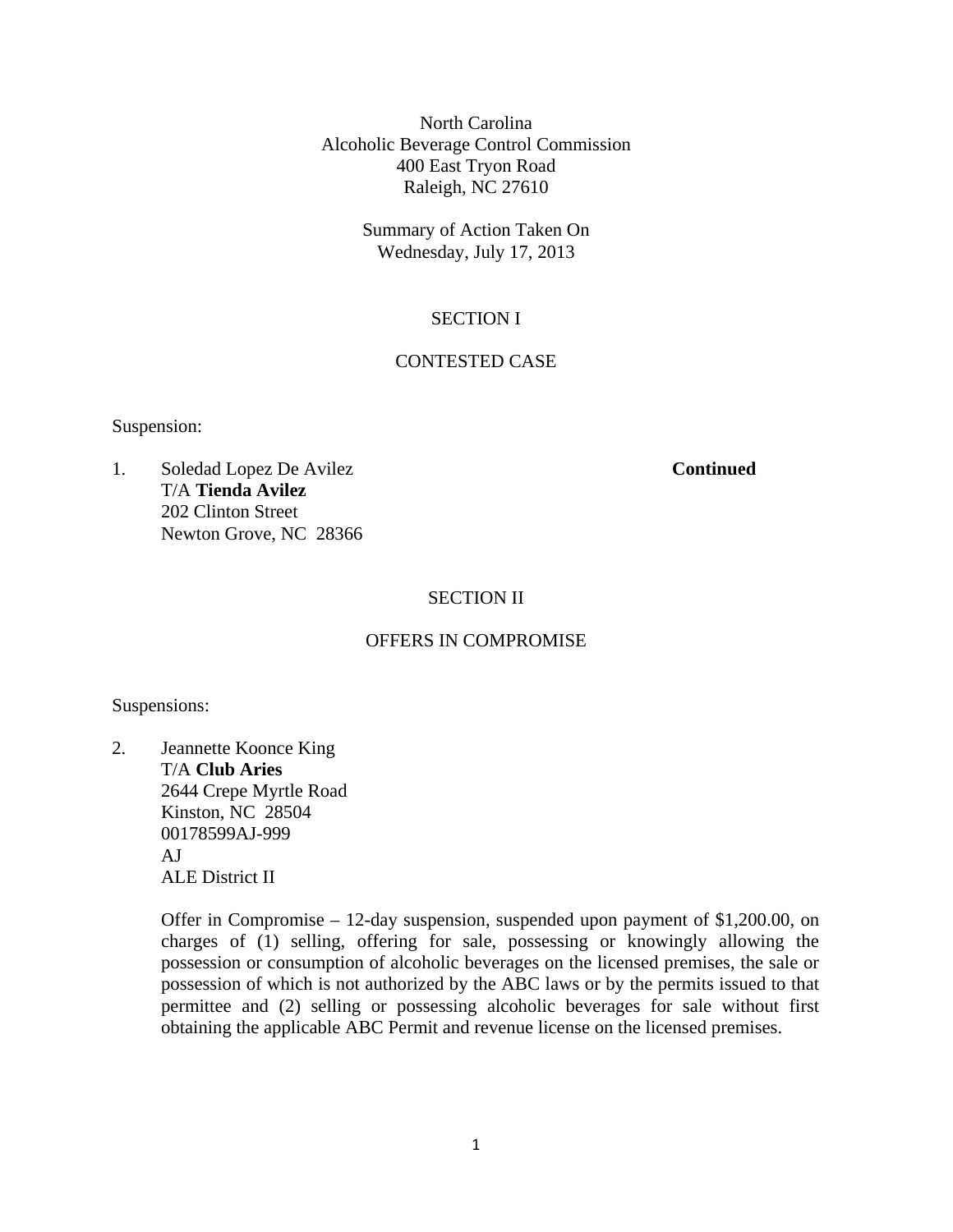3. Bucket Shop, LLC T/A **Jeffs Bucket Shop**  1601-B Montford Drive Charlotte, NC 28209 00195704AJ-999 AJ AL AZ ALE District VIII

> Offer in Compromise – Six-day suspension, suspended upon payment of \$600.00, on charge of missing tax stamp.

4. Pantry, Inc.

 T/A **Kangaroo Express 3077**  235 Fairview Road Rocky Mount, NC 27801 Q11443-792 AK AM ALE District I

Offer in Compromise – 12-day suspension, suspended upon payment of \$1,200.00, on charge of selling to an underage person.

5. Pantry, Inc.

 T/A **Kangaroo Express 3081**  3537 Sunset Avenue Rocky Mount, NC 27804 Q11443-802 AK AM ALE District I

Offer in Compromise – 24-day suspension, suspended upon payment of \$2,400.00, on charge of selling to an underage person.

6. Savan Enterprises, Inc.

 T/A **Stop N Shop**  100 South Virginia Dare Trail Kill Devil Hills, NC 27948 00203288AK-999 AK AO AM Dare County ABC

Offer in Compromise – 18-day suspension, suspended upon payment of \$1,800.00, on charges of performing services while or after consuming alcoholic beverages and possessing and consuming spirituous liquor on the licensed premises, the sale or possession of which is not authorized by the ABC laws or by the permits issued to that permittee.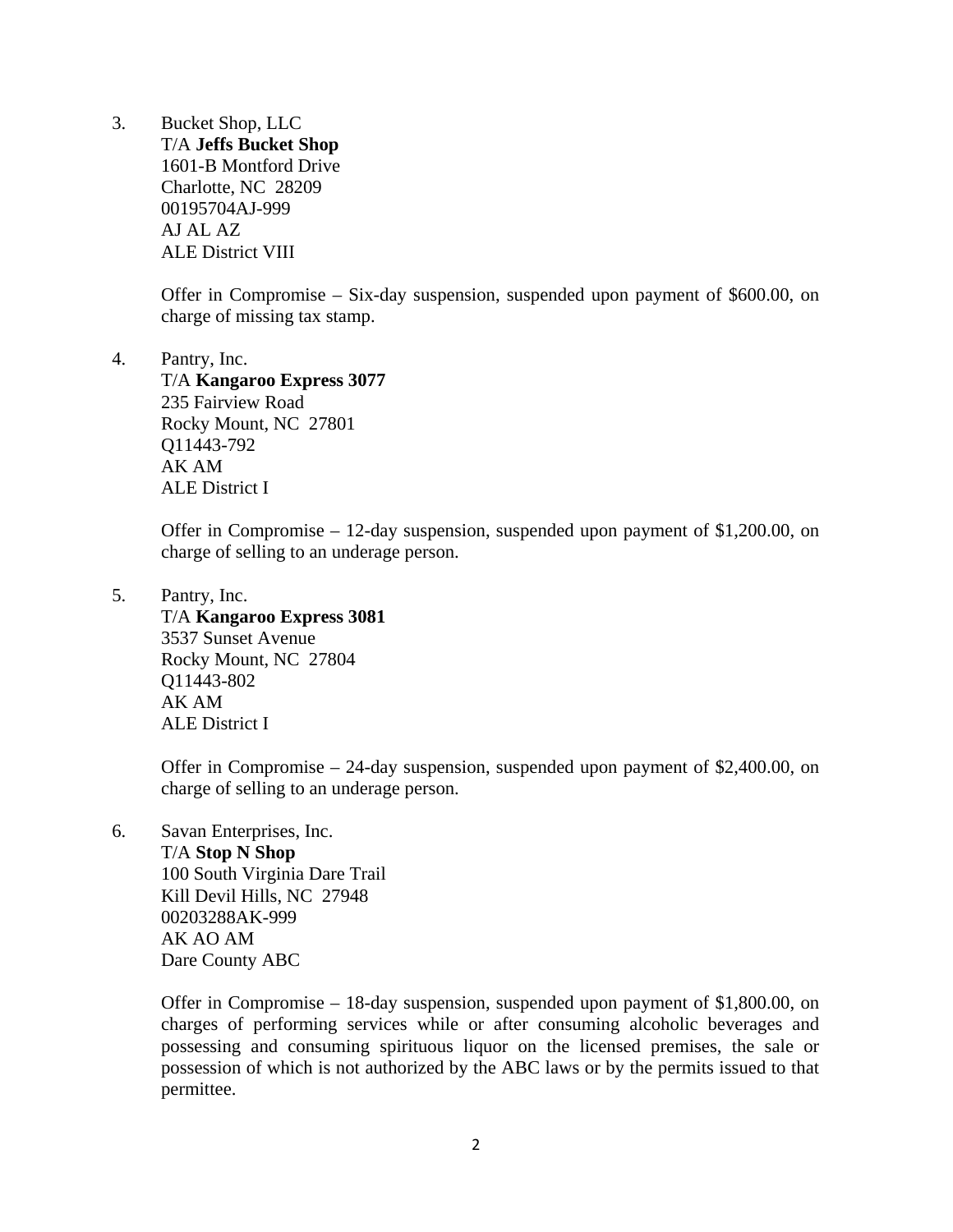7. Shree Maruti, LLC T/A **Amoco Food Shop 4**  725 South Tarboro Street Wilson, NC 27893 00132142AK-999 AK AO ALE District II

> Offer in Compromise – Seven-day suspension, suspended upon payment of \$700.00, on charge of selling alcoholic beverages on Sunday between the hours of 2:00 AM and 12:00 Noon.

8. Kem Donnebacke T/A **Area 51 Deli**  200 Terminal Drive New Bern, NC 28562 00171639AJ-999 AJ ALE District II

> Offer in Compromise – Five-day suspension, suspended upon payment of \$500.00, on charge of failure to purchase malt beverages only from a wholesaler.

9. Bourbon Street Alley, LLC T/A **Bourbon Street Alley**  903 Main Avenue SW Hickory, NC 28602 00188254AJ-999 AJ AL AZ Audit Division

> Offer in Compromise – Three-day suspension, suspended upon payment of \$300.00, on charge of failure to file annual financial reports.

10. Triad Golf and Travel, Inc. T/A **Centerfolds**  2104 Veasley Street Greensboro, NC 27407 00185104AJ-999 AJ AL AZ ALE District VI

> Offer in Compromise – 10-day suspension, suspended upon payment of \$1,000.00, on charges of failure to clear tables/counters and allowing consumption of alcoholic beverages between the hours of 2:30 AM and 7:00 AM on the licensed premises.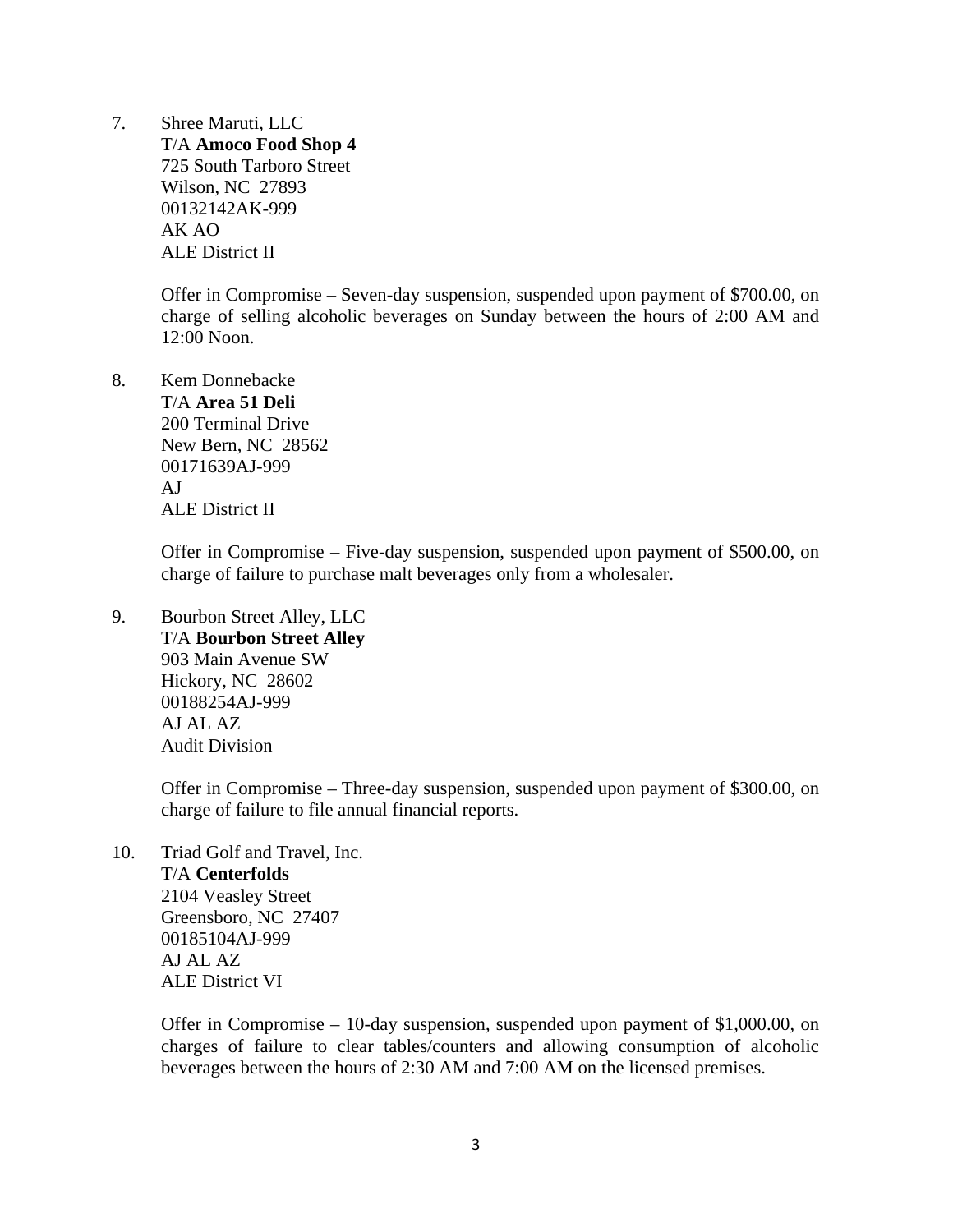11. Cheesemans Enterprises, Inc. T/A **Cheesemans General Store**  9805 Old Beatty Ford Road Rockwell, NC 28138 00090699AK-999 AK AO AM ALE District VIII

> Offer in Compromise – 12-day suspension, suspended upon payment of \$1,200.00, on charge of selling to an underage person.

12. Compadres of Randleman, Inc. T/A **Compadres Mexican Restaurant**  110 Pointe South Drive Randleman, NC 27317 00195404AJ-999 AJ AL AY ALE District VI

> Offer in Compromise – 10-day suspension, suspended upon payment of \$1,000.00, on charges of failure to separate, store and provide for the collection for recycling of all recyclable beverage containers of all beverages sold at retail on the premises and possessing alcoholic beverages on the licensed premises, the possession of which is not authorized by the ABC laws or by the permits issued to that permittee.

13. Drop In Food Stores, Inc. T/A **Drop In Food Store 5**  536 South Broadway Forest City, NC 28043 00106040AK-997 AK AM Forest City PD

> Offer in Compromise – 12-day suspension, suspended upon payment of \$1,200.00, on charge of selling to an underage person.

14. Amir H, Inc.

 T/A **Hussco 1**  2905 Hillsborough Road Durham, NC 27705 00175945AK-999 AK AO AM ALE District IV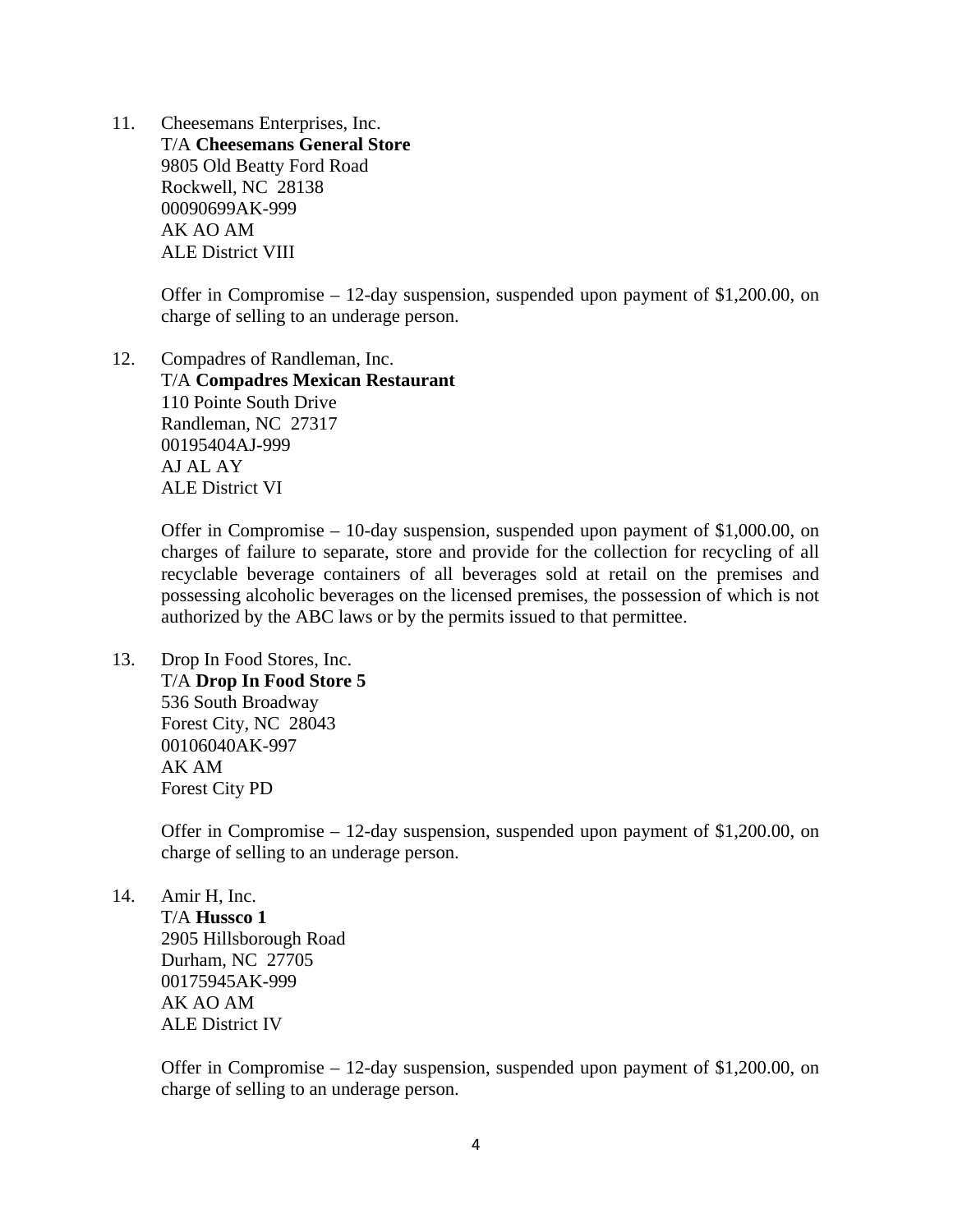15. Anthony Garnes T/A **Lennox Avenue Bar and Lounge**  3540 US Hwy 1 Kittrell, NC 27544 00199292AJ-999 AJ ALE District IV

> Offer in Compromise – Five-day suspension, suspended upon payment of \$500.00, on charge of failure to superintend.

16. Fayetteville Sports Bar Venture, Inc. T/A **Oxford** 

319 Fayetteville Street, Suite 105 Raleigh, NC 27601 00166246AJ-999 AJ AN AL AY BX Audit Division

Offer in Compromise – Three-day suspension, suspended upon payment of \$300.00, on charge of failure to file quarterly financial reports.

17. Capital VIP Night Club, LLC T/A **Phantom** (*formerly* Capital VIP Night Club) 1505 Capital Boulevard, Unit 21 Raleigh, NC 27603 00175998AJ-999 AJ AL AZ Wake County ABC

> Offer in Compromise – Five-day suspension, suspended upon payment of \$450.00, on charge of failure to superintend.

18. Philosophers Stone, Inc. T/A **Philosophers Stone**  1958 East  $7<sup>th</sup>$  Street Charlotte, NC 28205 00136563AJ-999 AJ AL AY Mecklenburg County ABC

> Offer in Compromise – 15-day suspension, suspended upon payment of \$1,500.00, on charges of (1) failure to file annual financial reports., (2) employee was or became intoxicated, (3) failure to clear tables/counters and (4) employee consuming alcoholic beverages before being off duty for the remainder of the day.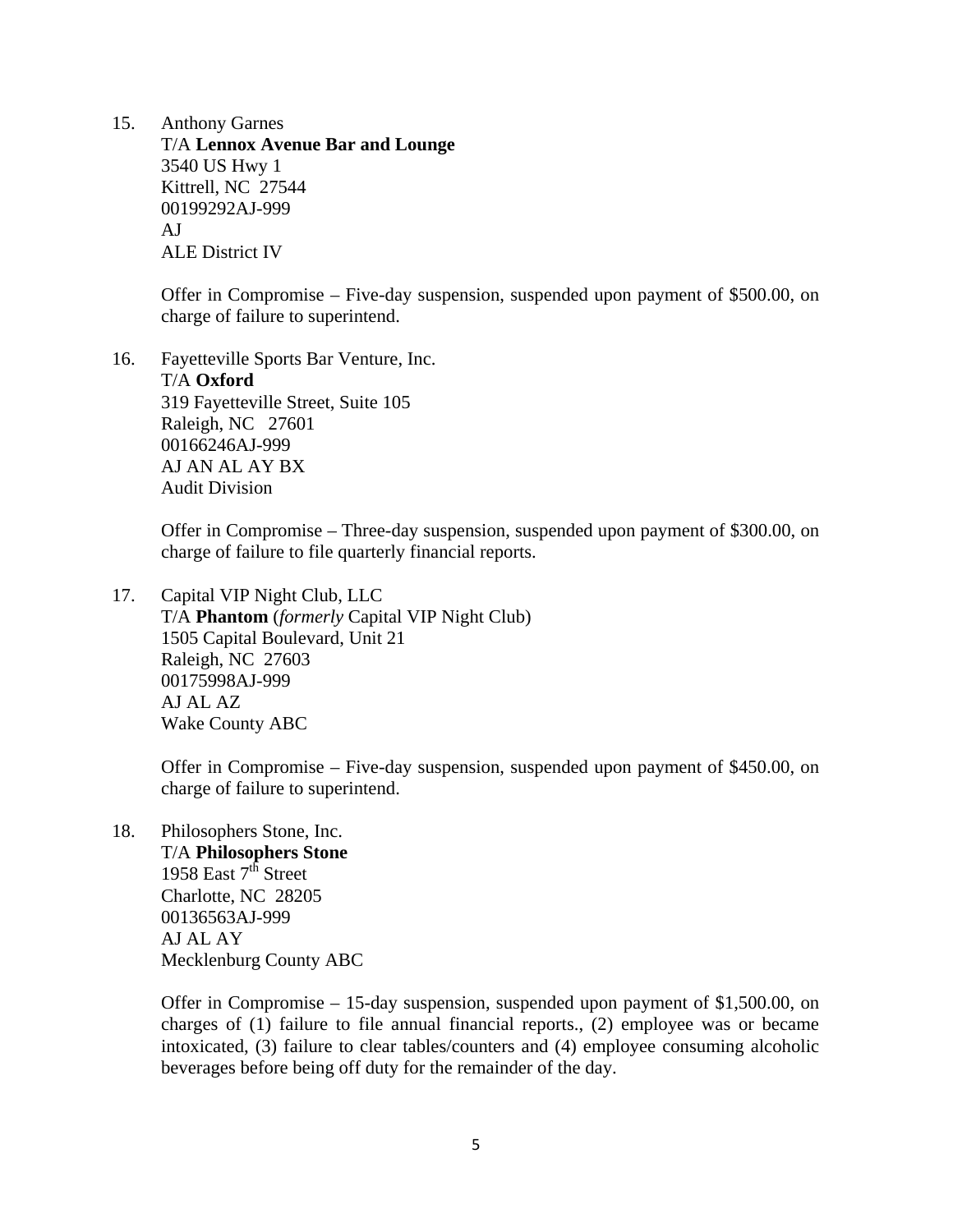19. College Mart, Inc.

 T/A **Pop Shoppe 148**  1831 West Innes Street Salisbury, NC 28144 00177044AK-999 AK AM ALE District VIII

Offer in Compromise – 24-day suspension, suspended upon payment of \$2,400.00, on charge of selling to an underage person.

20. GEE, Inc.

 T/A **Pyrates**  651 West Manchester Road Spring Lake, NC 28390 59101A-999 AJ AZ Cumberland County ABC

Offer in Compromise – Four-day suspension, suspended upon payment of \$400.00, on charge of performing services while or after consuming alcoholic beverages.

21. Neptune 8, Inc. T/A **RePublic**  314 North College Street Charlotte, NC 28202 00152321AJ-999 AJ AN AL AR AZ Mecklenburg County ABC

> Offer in Compromise – Seven-day suspension, suspended upon payment of \$700.00, on charge of performing services while or after consuming alcoholic beverages.

22. Sarem Abdo Elayah

 T/A **Smart Stop**  101 West  $12<sup>th</sup>$  Street Scotland Neck, NC 27874 00166653AK-999 AK AO AM ALE District I

Offer in Compromise – Three-day suspension, suspended upon payment of \$300.00, on charge of engaging in an affray or disorderly conduct on the licensed premises.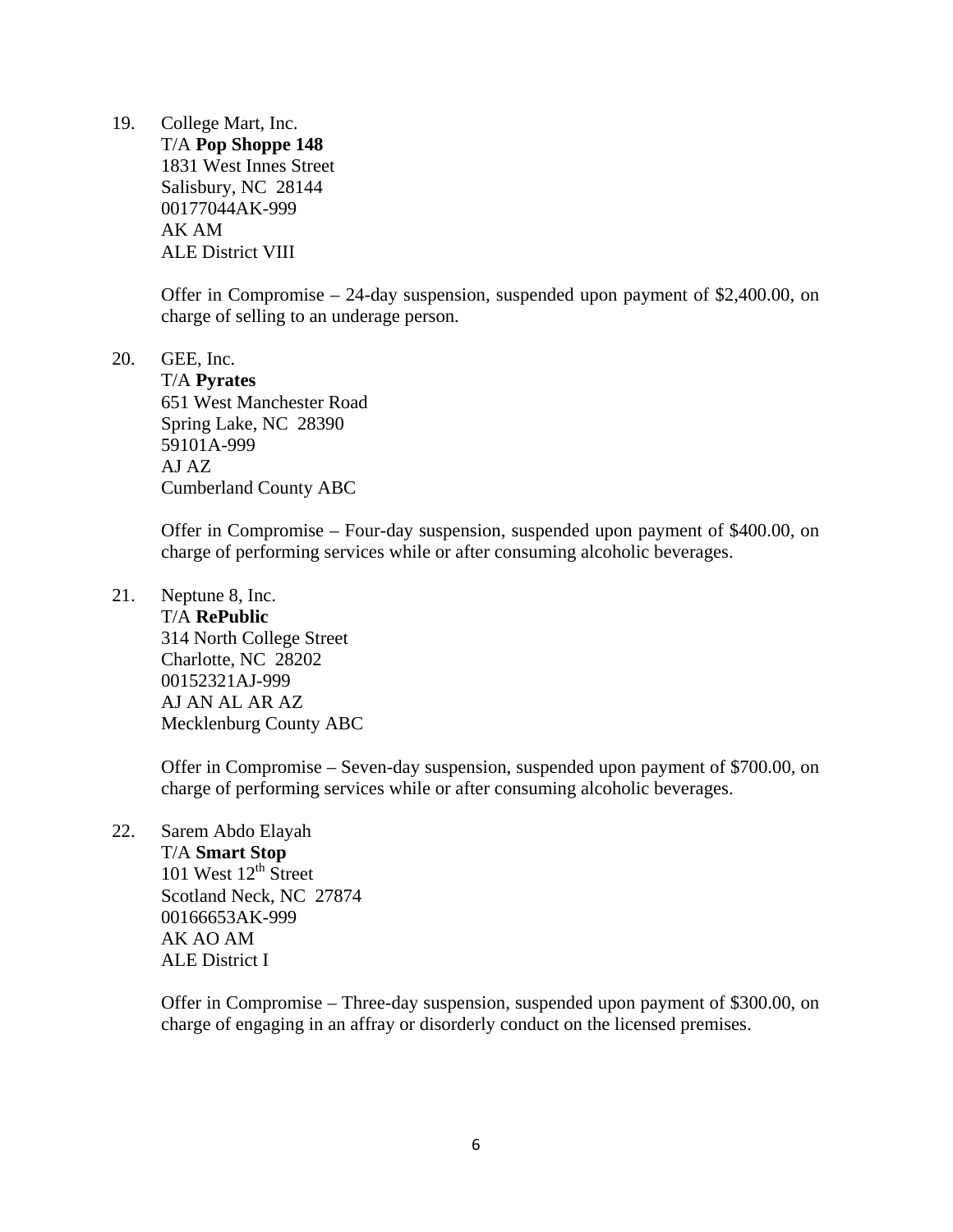23. Uptown Mercado, LLC T/A **Uptown Mercado**  204 North Hardee Street Durham, NC 27703 00190080AK-999 AK AO AM ALE District IV

> Offer in Compromise – Three-day suspension, suspended upon payment of \$300.00, on charge of possessing spirituous liquor on premises where such possession is not authorized by law.

24. Winston-Salem Lodge 449 BPOE of the USA T/A **Winston-Salem Elks Lodge 449**  2585 Griffith Road Winston-Salem, NC 27103 00160778AJ-998 AJ AL BU ALE District VI

> Offer in Compromise – Five-day suspension, suspended upon payment of \$500.00, on charges of allowing the operation of a game of chance where money, property, or other thing of value was bet and allowing on an ongoing basis the operation of a game of chance where money, property, or other thing of value was bet.

## 25. St. Pola, Inc.

 T/A **A and M Mini Mart**  1909 Burlington Road Roxboro, NC 27573 00193355AK-999 AK AO AM ALE District IV

Offer in Compromise – 12-day suspension, suspended upon payment of \$1,200.00, on charge of selling to an underage person.

#### 26. Hong Jo Kwon

T/A **Beatties Ford Mart** 

1121-A Beatties Ford Road Charlotte, NC 28216 00194669AK-999 AK AO AM Mecklenburg County ABC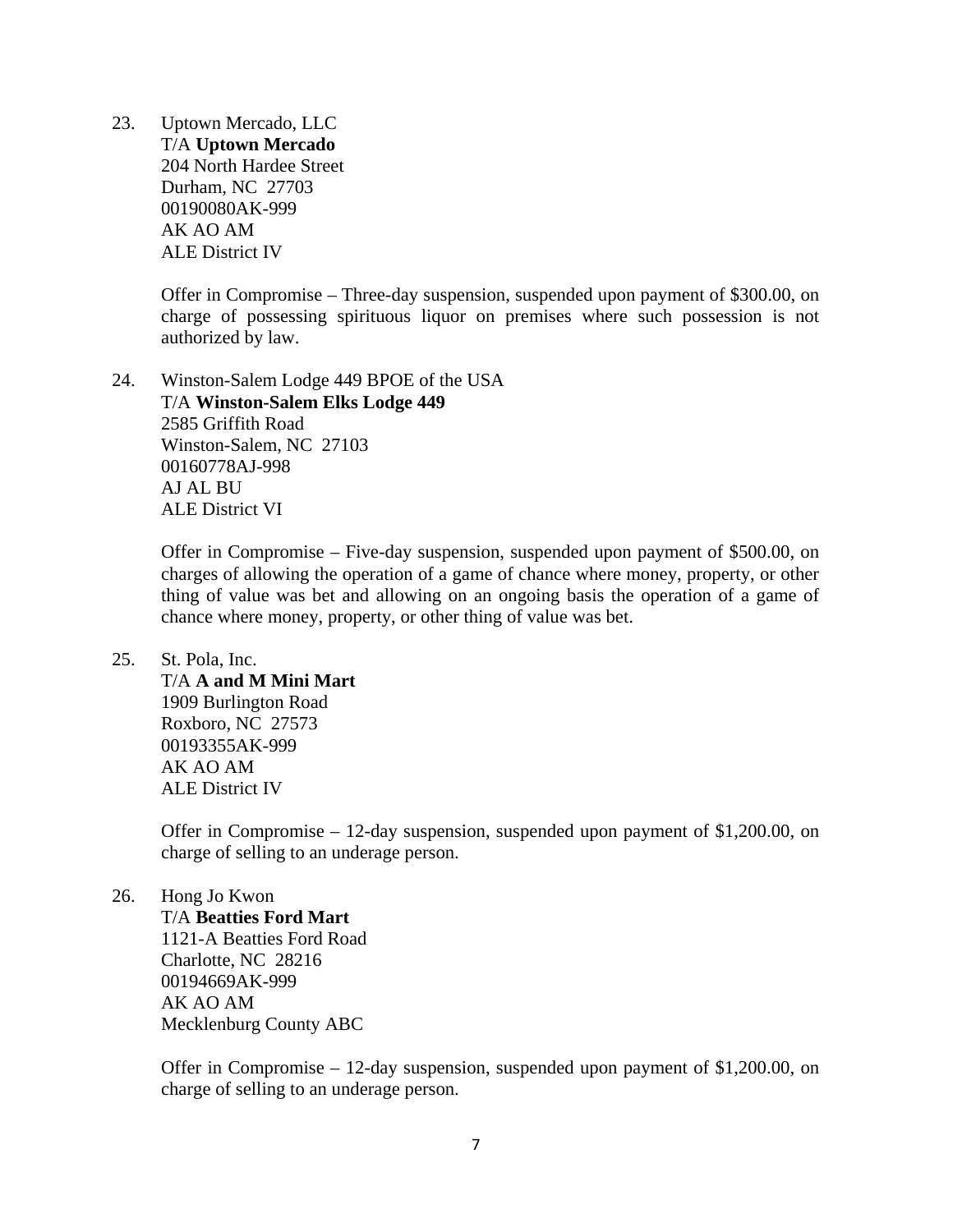27. Boardwalk Billys, LLC T/A **Boardwalk Billys Raw Bar and Ribs**  9005 JM Keynes Drive, Suite 2 Charlotte, NC 28262 00084661AJ-998 AJ AL AY Mecklenburg County ABC

> Offer in Compromise – 15-day suspension, suspended upon payment of \$1,500.00, on charge of knowingly selling or giving alcoholic beverages to an intoxicated person.

28. Blazin Wings, Inc. T/A **Buffalo Wild Wings Grill and Bar**  440 East McCullough Drive, Suite 230 Charlotte, NC 28262 Q11574-993 AJ AN AL AY Mecklenburg County ABC

> Offer in Compromise – 12-day suspension, suspended upon payment of \$1,200.00, on charge of selling to an underage person.

29. Mint Julep Restaurant Operations, LLC T/A **Cheddars Casual Café**  620 University Center Boulevard Charlotte, NC 28262 00179671AJ-998 AJ AL AY Mecklenburg County ABC

> Offer in Compromise – 12-day suspension, suspended upon payment of \$1,200.00, on charge of missing tax stamps.

30. Mahecha Group, LLC

 T/A **D's Tobacco and Mini Mart**  139 SW Greenville Boulevard Greenville, NC 27834 00203732AK-999 AK AM Pitt County ABC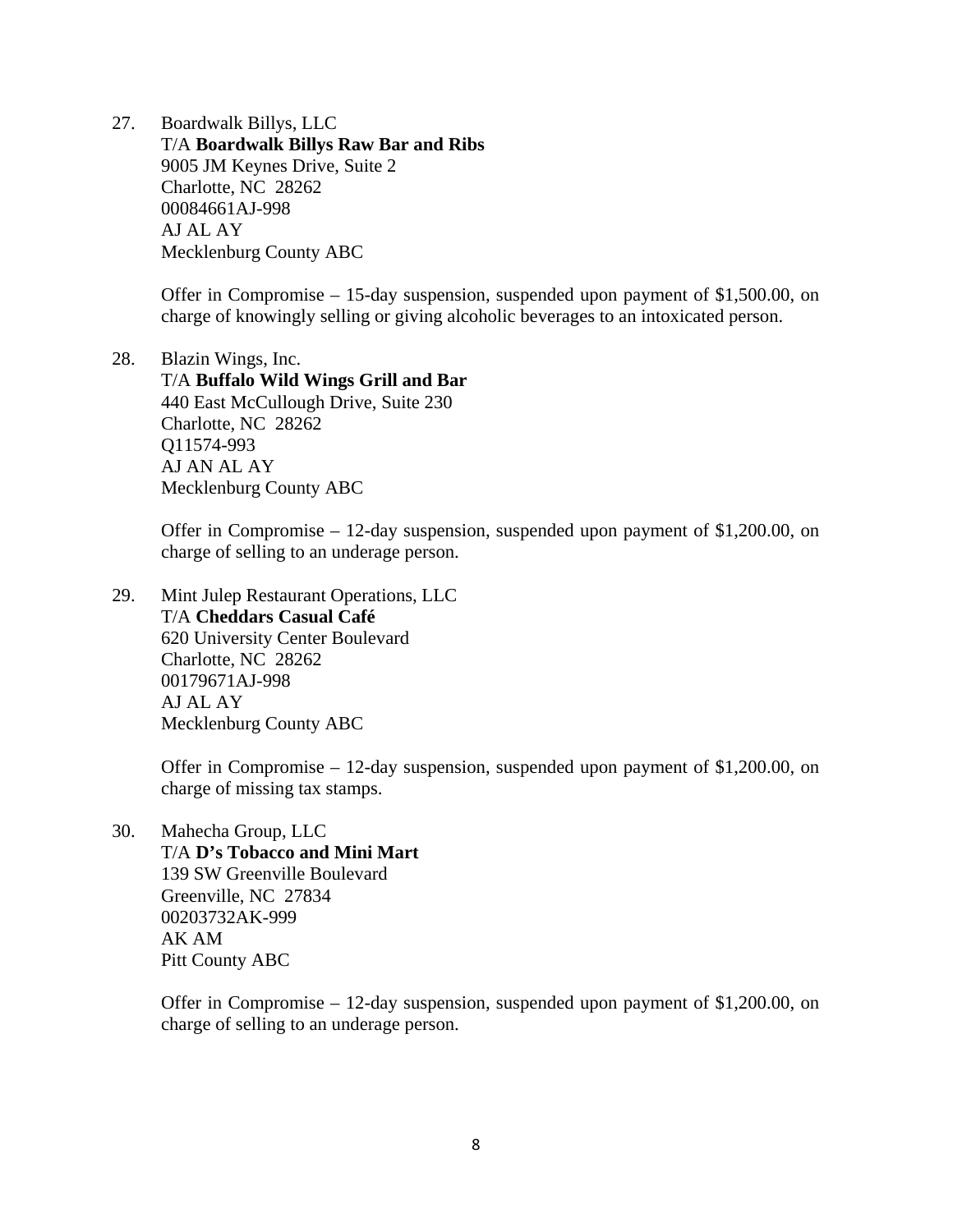31. Drop In Food Stores, Inc. T/A **Drop In Food Store 3**  516 Oak Street Forest City, NC 28043 00106040AK-998 AK AM Forest City PD

> Offer in Compromise – 24-day suspension, suspended upon payment of \$2,400.00, on charges of knowingly selling alcoholic beverages to an intoxicated person and selling to an underage person.

32. Watsons, Inc. T/A **Emerald Isle Wine Market**  9102 Coast Guard Road Emerald Isle, NC 28594 45462A-999 AJ AO AM CE ALE District II

> Offer in Compromise – 10-day suspension, suspended upon payment of \$1,000.00, on charge of a retailer advertising wine products by means of a billboard.

33. KHB Supply Company, Inc. T/A **Fairway One Stop 12**  1382 South Church Street Burlington, NC 27215 00116987AK-998 AJ AO AM ALE District VI

> Offer in Compromise – 12-day suspension, suspended upon payment of \$1,200.00, on charge of selling to an underage person.

34. Gabe Mart, Inc.

 T/A **Gabe Mart**  305 Jones Franklin Road Raleigh, NC 27606 00193651AK-999 AK AO AM ALE District IV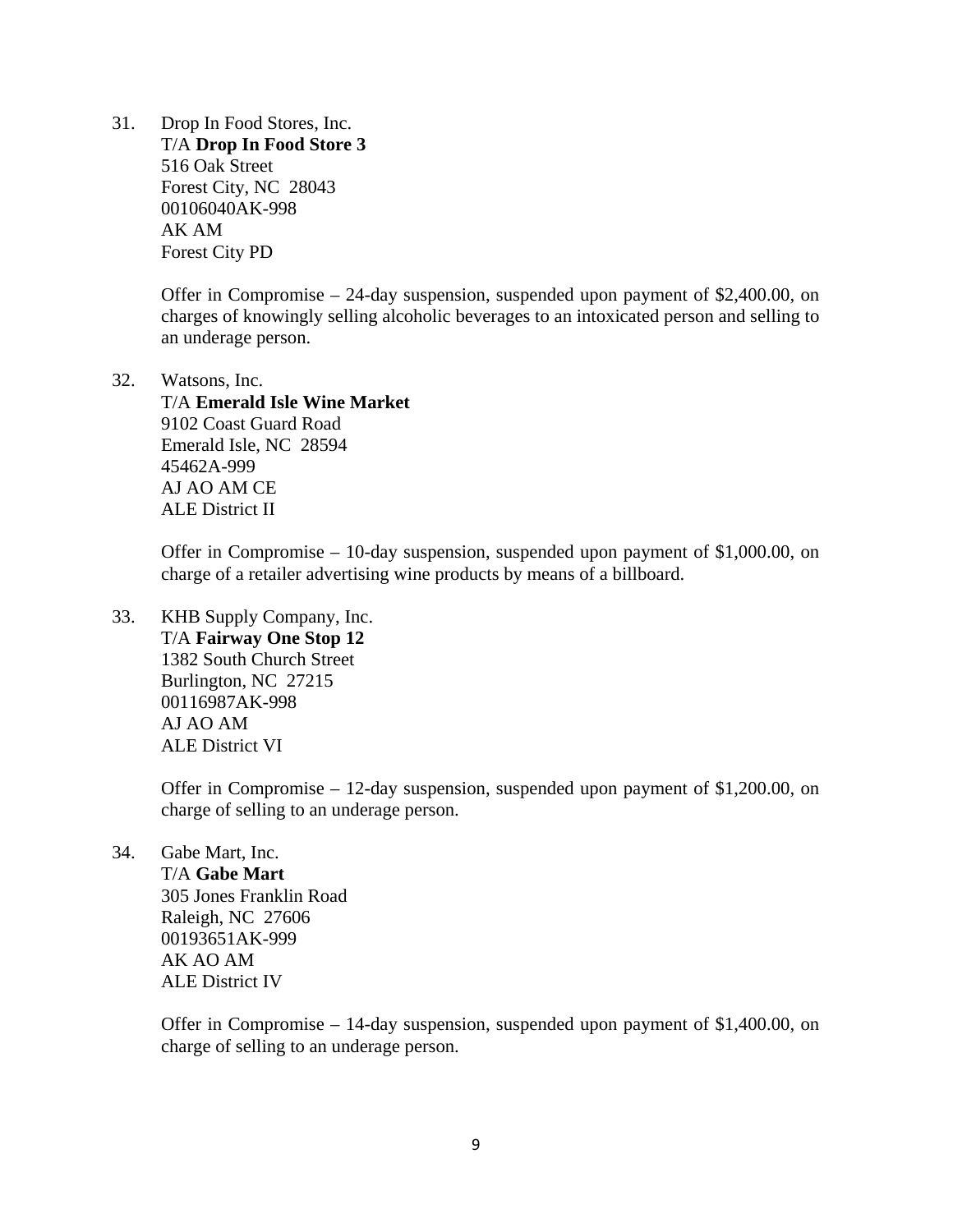35. Sampson Bladen Oil Company, Inc. T/A **Han Dee Hugos 60**  2581 Gorman Street Raleigh, NC 27606 Q11310-932 AK AM Wake County ABC

> Offer in Compromise – 12-day suspension, suspended upon payment of \$1,200.00, on charge of selling to an underage person.

36. Jay Shrijee, Inc. T/A **Happy Mart**  416 South JK Powell Boulevard Whiteville, NC 28472 00204681AK-999 AK AO AM ALE District III

> Offer in Compromise – 15-day suspension, suspended upon payment of \$1,500.00, on charges of failure to qualify for an off-premise fortified wine permit by maintaining less than \$1,500.00 inventory of staple foods on licensed premises and transferring glass tubes or splitter without requiring purchasers to enter their name and current address on a record maintained by the retailer on the licensed premises.

- 37. T and B Concepts of Pinehurst, LLC **Continued** T/A **Hickory Tavern**  9735 US 501 Hwy, Suite 170 Southern Pines, NC 28374
- 38. American Legion T/A **Hubert M Smith Post 77**   $2164^{\text{th}}$  Avenue West Hendersonville, NC 28739 20097A-999 AJ AL AZ ALE District IX

Offer in Compromise – 10-day suspension, suspended upon payment of \$1,000.00, on charge of missing tax stamps.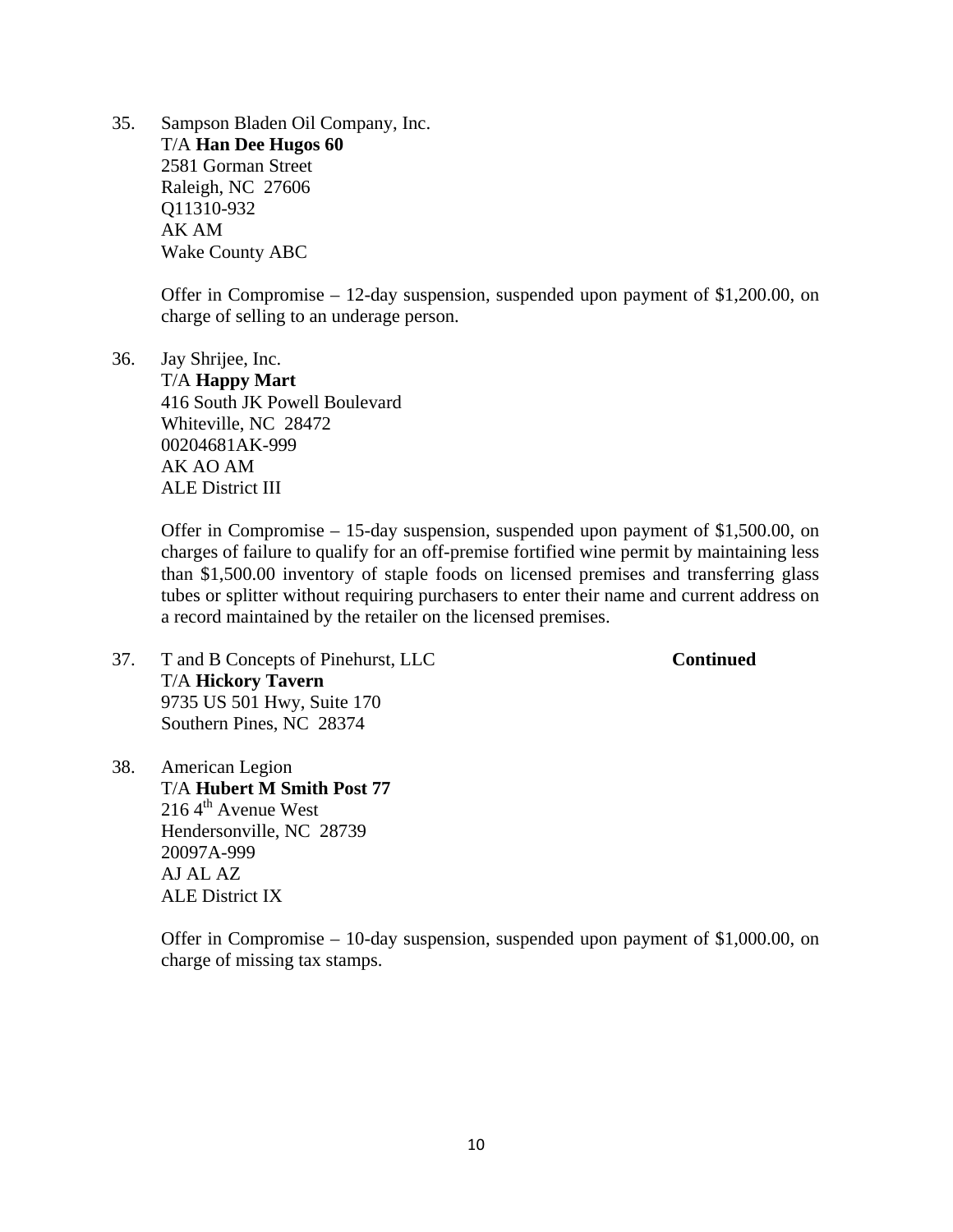39. Ingles Markets, Inc.

 T/A **Ingles Markets 12**  1818 West Dixon Boulevard Shelby, NC 28150 Q11141-933 AK AO AM Shelby PD

Offer in Compromise – 12-day suspension, suspended upon payment of \$1,200.00, on charge of selling to an underage person.

40. Roldan A. Guerra T/A **Las Amazonas Bar**  2000 Chapel Hill Road, Suite 14 Durham, NC 27707 00179022AJ-999 AJ AY Audit Division, ALE District IV

> Offer in Compromise – 20-day suspension, suspended upon payment of \$2,000.00, on charges of (1) failure to purchase malt beverages only from a wholesaler, (2) failure to superintend and (3) failure to file quarterly financial and inventory reports.

41. Suryoday Corp.

 T/A **Low Price Grocery**  1500 Concord Avenue Monroe, NC 28110 00194509AK-999 AK AO AM Monroe PD

Offer in Compromise – 12-day suspension, suspended upon payment of \$1,200.00, on charge of selling to an underage person.

42. Lucky Star Food Mart and Tobacco, Inc. T/A **Lucky Star Food Mart and Tobacco**  104 Sandhills Boulevard Aberdeen, NC 28315 00197434AK-999 AK AO AM ALE District V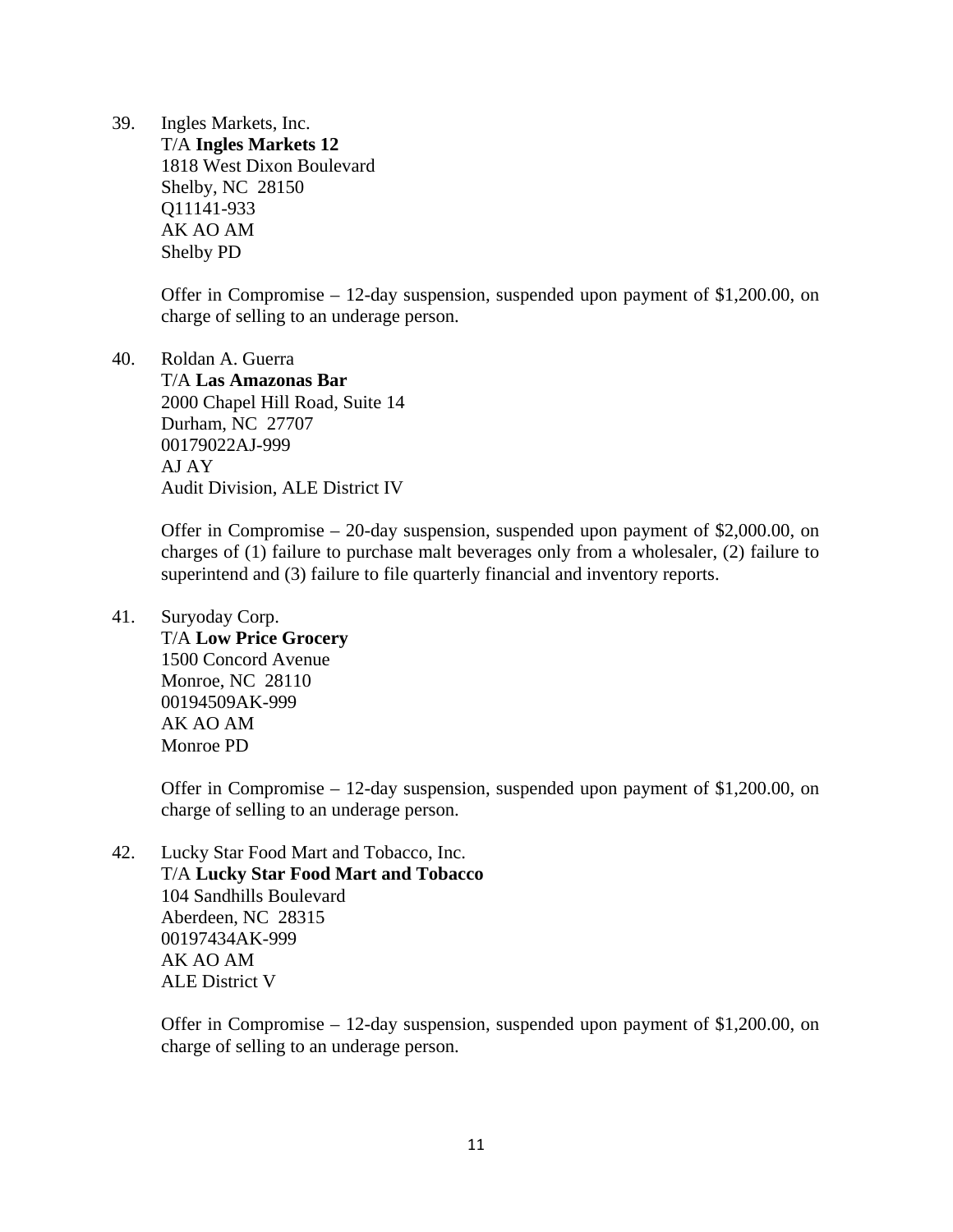43. Mother Tuckers Eatery, LLC T/A **Mother Tuckers Eatery**  1642 Spring Garden Street Greensboro, NC 27403 00186378AJ-999 AJ AY ALE District VI

> Offer in Compromise – 12-day suspension, suspended upon payment of \$1,200.00, on charges of failure to clear tables/counters and allowing consumption of alcoholic beverages between the hours of 2:30 AM and 7:00 AM on the licensed premises.

44. Martin Food Enterprises, Inc. T/A **Pizza Hut**  650 East Dixon Shelby, NC 28150 40368A-997 AJ AL AY Shelby PD

> Offer in Compromise – 12-day suspension, suspended upon payment of \$1,200.00, on charge of giving to an underage person.

45. Providence Country Club T/A **Providence Country Club**  6001 Providence Country Club Drive Charlotte, NC 28277 00090829AJ-999 AJ AN AL AZ BX Mecklenburg County ABC

> Offer in Compromise – 12-day suspension, suspended upon payment of \$1,200.00, on charge of missing tax stamps.

46. Railhouse Brewery, LLC T/A **Railhouse Brewery**  122 Garrett Street, Suite C Aberdeen, NC 28315 00184601AJ-999 AJ AY ALE District V

> Offer in Compromise – 12-day suspension, suspended upon payment of \$1,200.00, on performing services while or after consuming alcoholic beverages.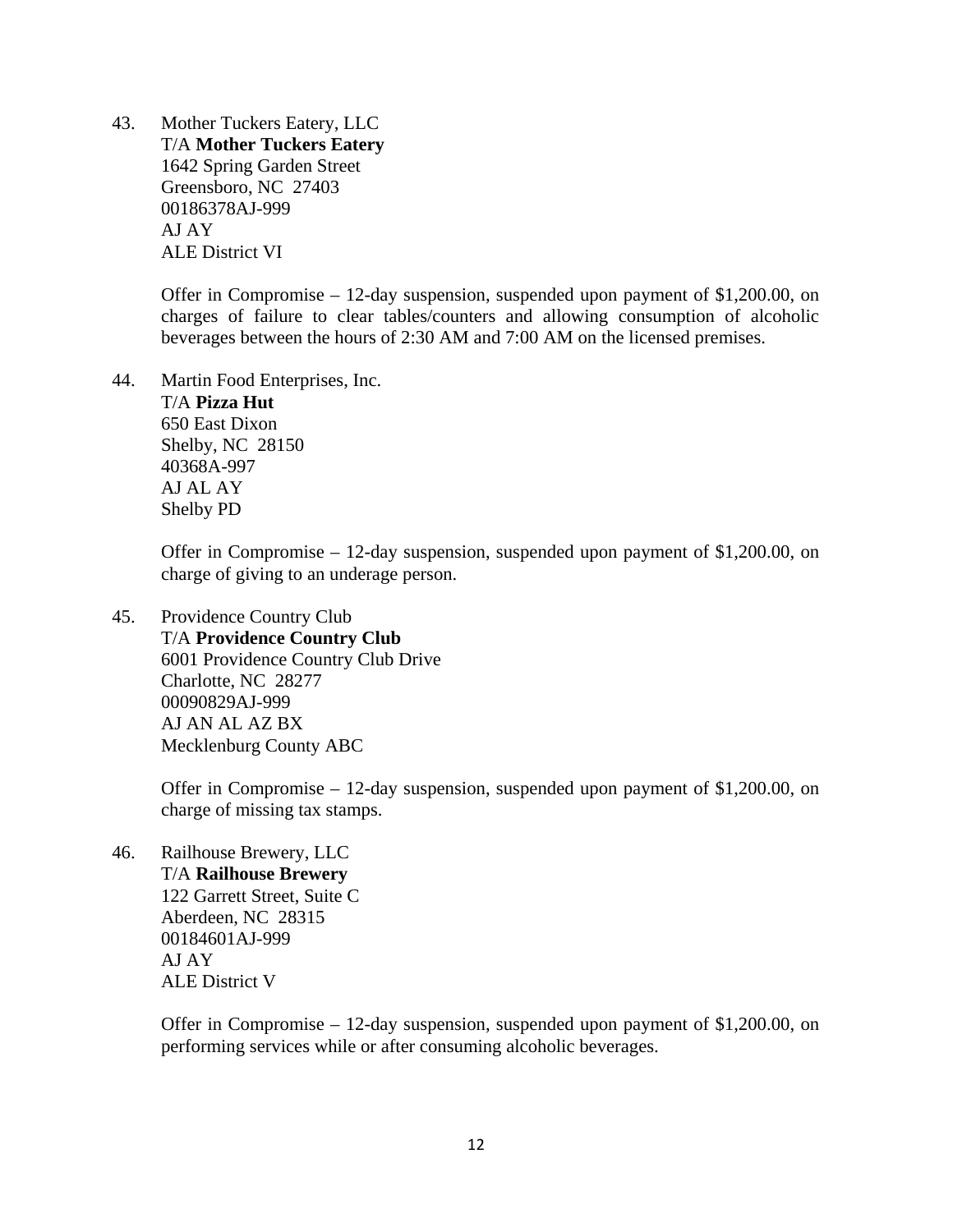47. Partnership

 T/A **Shooters Sports Bar and Billiards**  3808-A High Point Road Greensboro, NC 27407 00158269AJ-998 AJ AN AL AZ ALE District VI

Offer in Compromise – 25-day suspension, suspended upon payment of \$2,500.00, on charges of (1) failure to superintend, (2) knowingly allowing violations of the controlled substance statutes to occur on the licensed premises and (3) possessing or using a controlled substance in violation of Chapter 90 of the North Carolina General Statutes on the licensed premises.

48. Jupiter Enterprise, LLC T/A **Southern Convenience**  851 North New Hope Road Gastonia, NC 28054 00174920AK-999 AK AO AM Gastonia PD

> Offer in Compromise – 26-day suspension, suspended upon payment of \$2,600.00, on charge of selling to an underage person.

49. Stegall Petroleum, Inc. T/A **SPI Express 7**  2303 Morgan Mill Road Monroe, NC 28110 00112365AK-994 AK AM Monroe PD

> Offer in Compromise – 12-day suspension, suspended upon payment of \$1,200.00, on charge of selling to an underage person.

50. West Park Tavern Corp. T/A **West Park Tavern**  2734 NC Hwy 55, Suite B Cary, NC 27519 00198022AJ-999 AJ AN AL AY Wake County ABC

> Offer in Compromise – 14-day suspension, suspended upon payment of \$1,400.00, on charge of missing tax stamps.